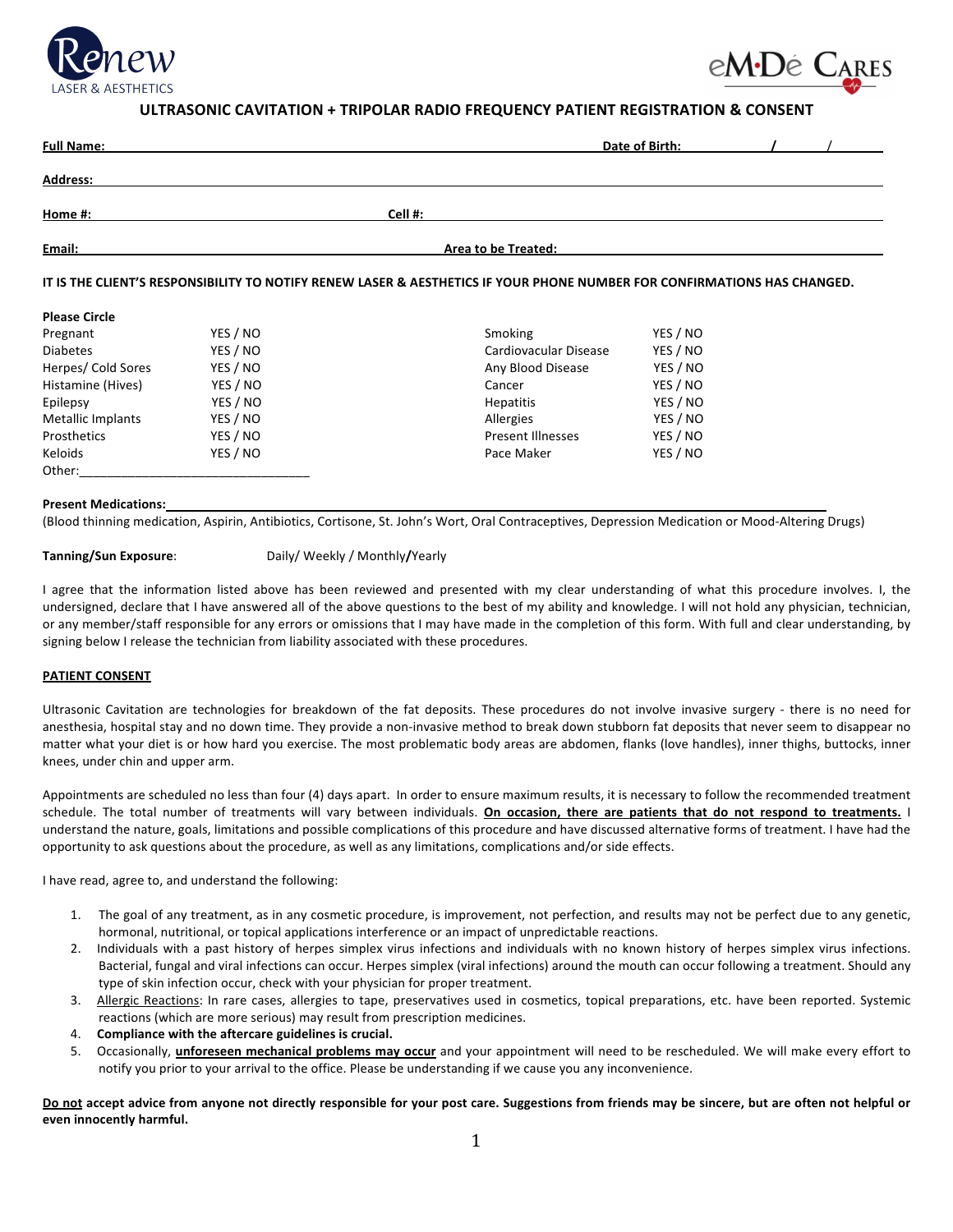



# **PRE-TREATMENT INSTRUCTIONS**

- Make sure you are hydrated by increasing your water intake, no less than 2 liters.
- Limit your caffeine intake.

## **POST-TREATMENT INSTRUCTIONS**

- Normal activity can be resumed.
- No caffeine (tea, coffee or coke) for at least 48 hours.
- No alcohol (your liver is working to rid your body of extra fat) for at least 48 hours.
- Drink lots of water to help speed up secretion of fat, no less than 2 liters.
- Avoid fatty meals directly after (i.e., fried food, sweets).
- To maintain results, patient must be compliant with a proper diet and increased physical activity.

Should you have any concerns or questions, please do not hesitate to call our office. Our goal is client satisfaction and VERY important to educate our *client,'so'they'will'fully'understand'the'procedures'of Ultrasonic'Cavitation'have'trust,'confidence'and'cooperation'in'their'decision.'*

# **ACKNOWLEDGEMENT**

I have read and understand all of the above. I have asked any and all questions that I have regarding the procedure of Ultrasonic Cavitation, Tripolar Radio Frequency, pre-treatment and post-treatment. I was given written instructions for post-treatment care at home. I understand completely and will take full responsibility for post-treatment care. All of the treatment fees have been discussed with me and I understand them completely.

My questions regarding the procedure have been answered satisfactorily. I understand the procedure and accept the risks. I hereby release all related staff from all liabilities associated with the above-indicated procedure. By signing this form, I am giving Renew Laser & Aesthetics permission to treat me, and I understand all symptoms and side effects that may occur during or after treatments, thereby releasing Renew Laser & Aesthetics of all liability regarding these issues.

# *Should' you' have' any' concerns' or' questions,' please' do' not' hesitate' to' call' our' office.' Our' main' goal' is' client' satisfaction.' That' is' why' it' is' VERY'* important to educate our clients so they will fully understand the procedures of Ultrasonic cavitation and have trust, confidence and cooperation in *their'decision.''*

We provide each client with full consultation, before treatment, and information of pre and post care necessary to achieve the best results possible.

All clients MUST sign this Consent Form indicating that they have read all of the pre- and post-treatment instructions, which are also discussed during consultation. The consent form is an agreement with the client that he/she is agreeing to be treated and that the client fully understands all pre- and post-treatment instructions as well as possible symptoms and/or side effects and skin reactions that may occur due to treatment. These symptoms and side effects include: diarrhea, headaches, toothaches if client has metal teeth fillings, bruising, ringing in the ears, kidney failure, liver failure (e.g. fatty infiltration of the liver), carrying a pacemaker or other electronic devices, pregnancy, lactation, hypertriglyceridemia, or hypercholesterolemia. These symptoms and side effects are normal and cannot be predicted. All side effects vary with each individual.

I understand that only the physician or technician can decide if treatment is **NOT appropriate** for the following reasons:

- Presence of metallic prosthesis
- Acute inflammatory processes
- Tumors or cancer
- Cutaneous lesions
- Proximity of the organs and the bone marrow
- Pace maker, high blood pressure or heart problems
- Pregnancy / breastfeeding
- **Epilepsy**
- Metal plates in your body
- Gall stones